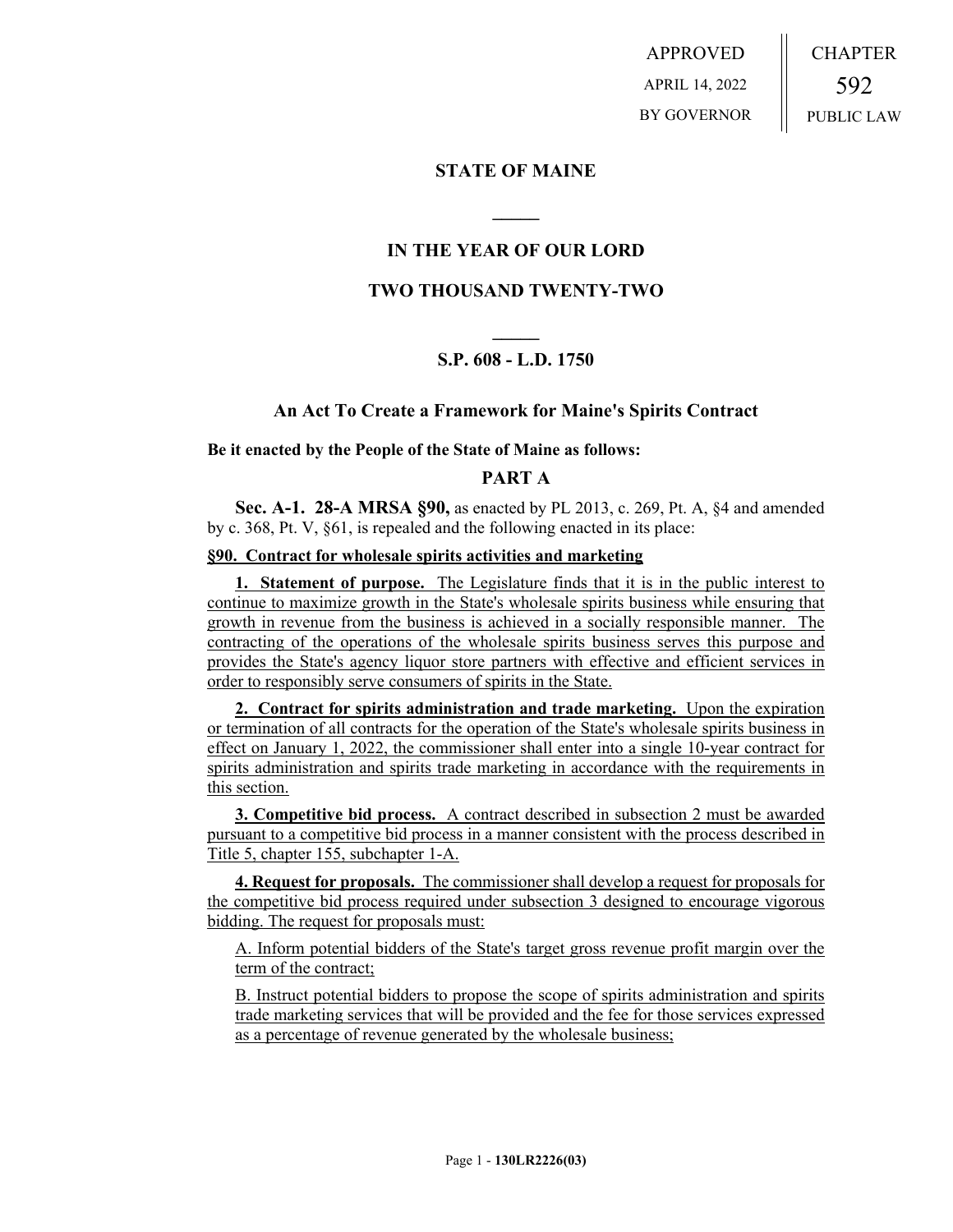C. Direct potential bidders to indicate whether subcontractors will be used for any portion of the services described in paragraph B and to identify those subcontractors;

D. Inform potential bidders that they may propose incentives intended to encourage responsible growth of revenue and enhanced efficiencies in services provided; and

E. Require each bidder to affirm that neither the bidder nor any of the principal officers of the bidder has a direct financial interest in a license or permit in this State or another state for the manufacture of spirits, other than a minor investment in not more than 1% of the securities of a business entity that holds such a license or permit.

**5. Information provided by bidder.** A bidder seeking consideration of the award of a contract pursuant to this section shall:

A. Demonstrate the bidder's knowledge of the wholesale liquor business, the alcoholic beverage industry or a related field as well as the bidder's experience or knowledge, if any, of the responsible marketing of liquor;

B. Propose the bidder's marketing strategies and the scope of the spirits administration services the bidder will provide as well as the fee for those strategies and services expressed as a percentage of revenue generated by the wholesale business;

C. Identify the strategies and services proposed in paragraph B for which the bidder may use a subcontractor and identify those subcontractors;

D. Demonstrate the bidder's financial capacity and access to capital to maintain the strategies and services proposed in paragraph B;

E. Demonstrate the bidder's capabilities for providing transportation and distribution of spirits to agency liquor stores, which must include:

(1) Delivery vehicles with the appropriate capacity to deliver spirits to the full range of agency liquor stores, including both large and small stores;

(2) Drivers with the requisite driver's license credentials to drive all sizes of delivery vehicles;

(3) The ability to make deliveries to agency liquor stores on at least 250 days per year; and

(4) The ability to provide the minimum number of deliveries established in the request for proposals per week to each store, which may not be less than 2;

F. Demonstrate the bidder's warehousing capacity and ability to expand its warehousing capacity over the term of the contract. The bidder shall propose bailment rates and related fees that the bidder proposes to charge spirits suppliers;

G. Describe the bidder's information technology capabilities, which must include methods for processing orders and invoices, inventory management and sales data analysis;

H. Describe the bidder's plan for enhancing services to spirits suppliers and agency liquor stores;

I. Describe the bidder's business plan to provide services in a manner that will assist the State in achieving a responsible growth rate for the wholesale spirits business;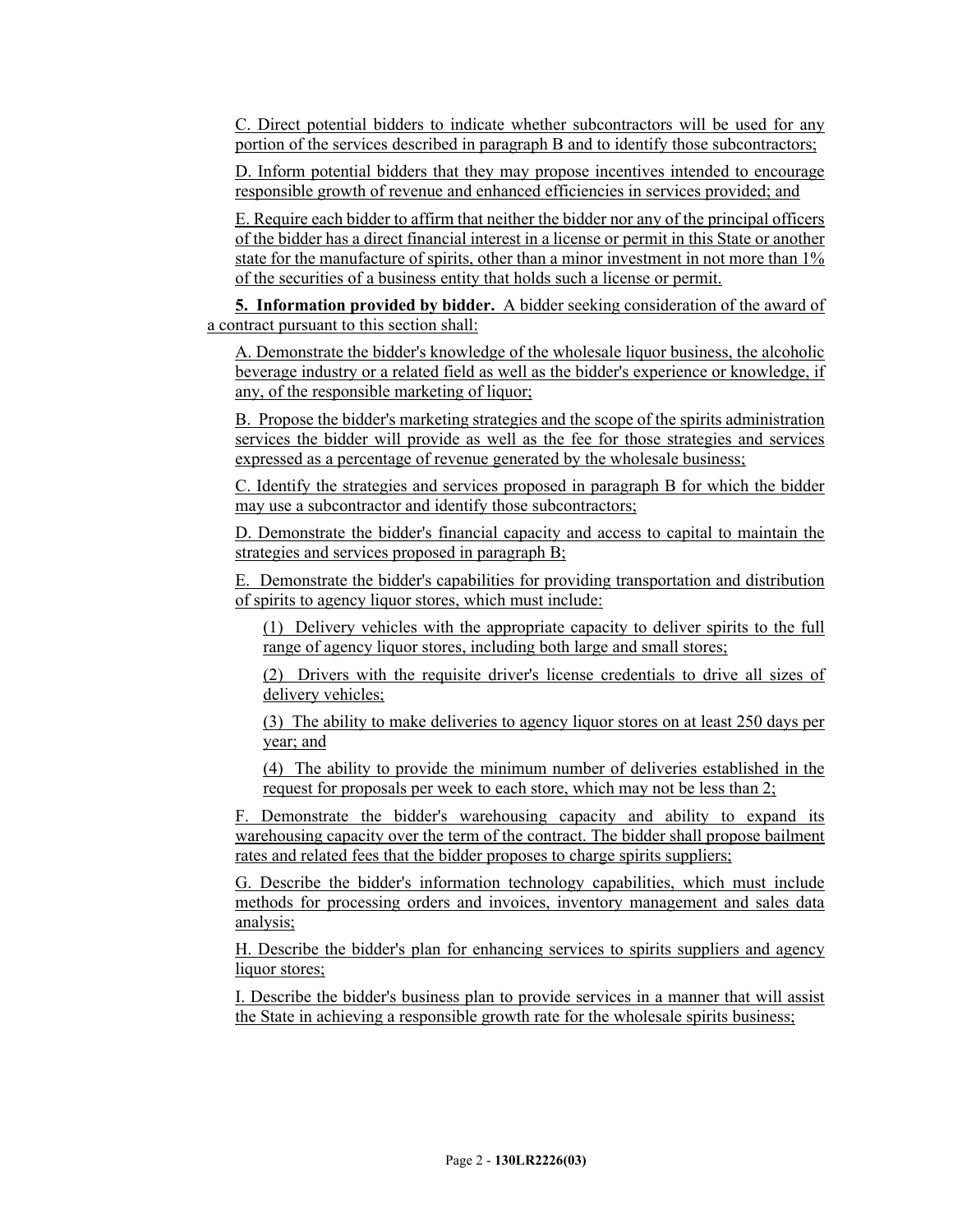J. Demonstrate the positive impact on the economy, employment and state revenues that the bidder's overall proposal will provide;

K. Demonstrate that the bidder, any principal officer of the bidder and any named subcontractor have not been found to have violated any state or federal law or rule governing the manufacture, distribution or sale of spirits; and

L. Affirm that neither the bidder nor any of the principal officers of the bidder has a direct financial interest in a license or permit in this State or another state for the manufacture of spirits, other than a minor investment in not more than 1% of the securities of a business entity that holds such a license or permit.

In addition to the requirements of paragraphs A to L, the commissioner, in order to ensure that the objective of maximizing growth in the State's wholesale spirits business is achieved, may require a bidder to provide additional information, including disclosure of the potential of a bidder's direct and substantial conflict of interest with the State's financial interest.

**6. Award criteria and issuance of contract.** The commissioner shall choose the bestvalue bidder in conformity with Title 5, section 1825-B, subsection 7 and shall consider as criteria for award the information required to be provided in subsection 5. The commissioner may not award the contract to a bidder that holds or has a direct financial interest in, or that has a principal officer that holds or has a direct financial interest in, a license or permit in this State or another state to manufacture spirits. A minor investment in not more than 1% of the securities of a business entity that holds a license or permit in this State or another state to manufacture spirits does not constitute a financial interest prohibited by this subsection.

The commissioner shall ensure that the following criteria are met before entering into a contract:

A. That revenue to the State from the sale of spirits is predictable over the term of the contract;

B. That revenue from the sale of spirits will be maximized by the issuance of the contract and achieved through efficiency of services;

C. That the bidder has demonstrated that services provided to agency liquor stores will be enhanced; and

D. That, upon execution of the contract, the disruption of services to agency liquor stores and spirits suppliers will be minimal or absent.

**7. Mandatory contract provisions.** A contract entered into with a successful bidder in accordance with this section must:

A. Require that the person awarded the contract submit to the bureau, in a manner determined by the bureau, an annual report audited by an independent 3rd party. The bureau, following receipt of the report, shall provide the report annually to the joint standing committees of the Legislature having jurisdiction over appropriations and financial affairs and alcoholic beverages matters;

B. Prohibit the person awarded the contract from engaging in activities reserved for agency liquor stores licensed as reselling agents to provide spirits to establishments licensed for on-premises consumption;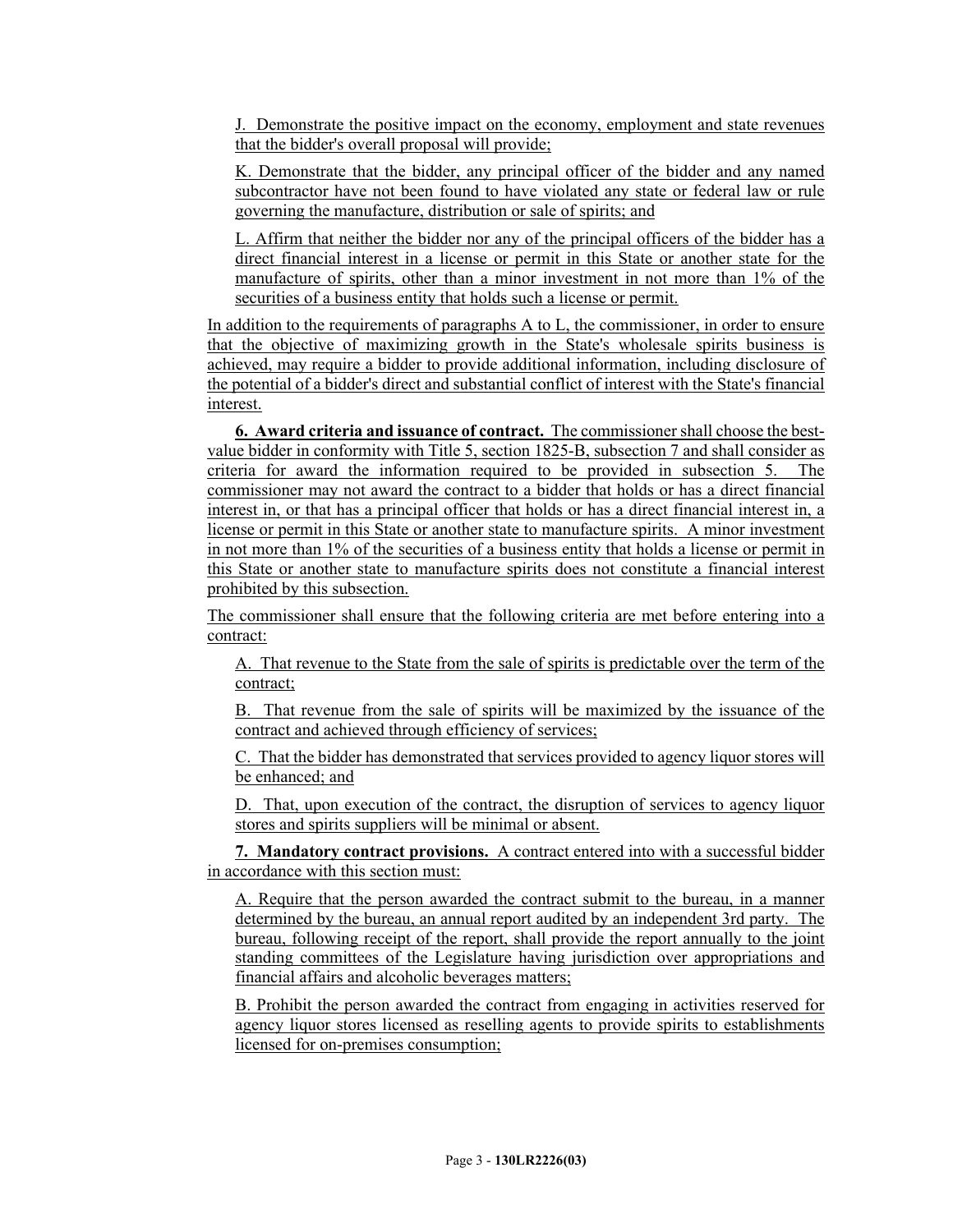C. Include provisions that allow for ongoing performance standards review so that deficiencies in such standards may result in amendments to the contract or nullification. Performance standards subject to contract amendments or nullification include:

(1) Working in partnership with the State to achieve the goal of a responsible growth rate for the wholesale spirits business as negotiated with the successful bidder at the time of award;

(2) Transparency in annual reporting and conformance to the reporting requirements established in consultation with the successful bidder throughout the term of the contract by the bureau; and

(3) Responsiveness to the service needs of agency liquor stores;

D. Include provisions establishing standards of efficiency and quality of operations; and

E. Require that the bureau approve all bailment rates and related fees.

**8. Extension.** The commissioner and a successful bidder awarded a contract under this section may agree to a single extension of the existing terms of the contract for a period of no more than 3 years following the end of the original 10-year contract term.

**9. Price regulation.** Notwithstanding any other provision of this section to the contrary, the State shall regulate the wholesale and retail prices of all spirits sold in the State.

**Sec. A-2. No effect on existing contracts.** Nothing in this Act is intended to affect the validity of or cause a premature termination of the spirits administration and spirits trade marketing contracts under the Maine Revised Statutes, Title 28-A, section 90 that were in effect on the day prior to the effective date of this Act.

## **PART B**

**Sec. B-1. 28-A MRSA §83-C, sub-§5,** as enacted by PL 2013, c. 476, Pt. A, §9, is repealed.

**Sec. B-2. 28-A MRSA §606, sub-§4-A,** as amended by PL 2019, c. 404, §10, is repealed and the following enacted in its place:

**4-A. Discount rates for agency liquor stores; rulemaking.** Beginning July 1, 2014, the bureau shall set the wholesale price of spirits, which is the price an agency liquor store pays to purchase spirits, at a minimum discount of 12% off the retail price. Upon the expiration or termination of all contracts for the operation of the State's wholesale spirits business in effect on January 1, 2022, the bureau shall set the wholesale price of spirits, which is the price an agency liquor store pays to purchase spirits, at a minimum discount of 18% off of the retail price.

The bureau by rule may establish discount rates greater than the minimum discount rates established in this subsection, including:

A. Graduated discount rates, which must be structured in a way that does not adversely affect agency liquor stores that stock a low level of inventory; and

B. Increased discount rates to be awarded as part of a sales incentive program for agency liquor stores. In adopting a sales incentive program under this paragraph, the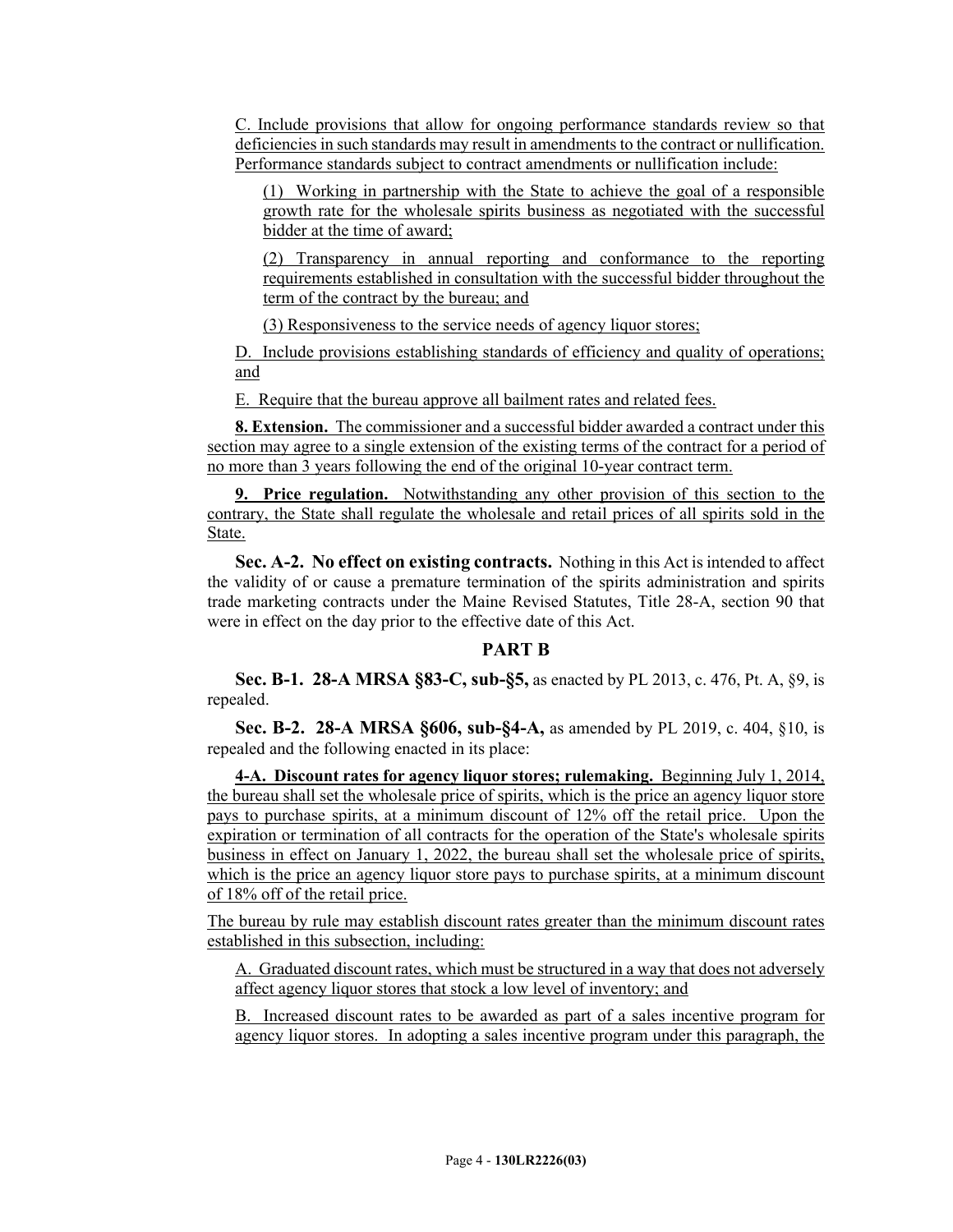bureau shall consider the effect of the sales incentive program on state revenue and on any pending or existing contracts awarded under section 90.

Rules adopted pursuant to this subsection are routine technical rules as defined in Title 5, chapter 375, subchapter 2-A.

**Sec. B-3. Report on discount rate rulemaking.** The Department of Administrative and Financial Services, Bureau of Alcoholic Beverages and Lottery Operations shall submit a report to the joint standing committee of the Legislature having jurisdiction over alcoholic beverages matters no later than February 1, 2023 describing the steps taken by the bureau after the effective date of this Act to adopt or amend or to propose to adopt or amend rules governing the wholesale prices of spirits under the Maine Revised Statutes, Title 28-A, section 606, subsection 4-A, including rules establishing graduated discount rates or a sales incentive program for agency liquor stores. The report must include a copy of any rules finally adopted after the effective date of this Act or a description of the substance of the rules that the bureau has proposed or intends to propose for adoption after the effective date of this Act. The joint standing committee of the Legislature having jurisdiction over alcoholic beverages matters may report out legislation based upon the report to any session of the 131st Legislature.

**Sec. B-4. Bureau of Alcoholic Beverages and Lottery Operations to convene stakeholder group regarding sale and distribution of certain spirits products; report.** The Department of Administrative and Financial Services, Bureau of Alcoholic Beverages and Lottery Operations shall convene a stakeholder group to consider changes to the law that would allow the importation and sale of spirits products containing between 8% and 15% alcohol by volume by certificate of approval holders under the Maine Revised Statutes, Title 28-A, section 1361 and that would allow the production and sale of such spirits products by in-state manufacturers of malt liquor or wine licensed under Title 28-A, section 1355-A. The stakeholder group must include, at a minimum, agency liquor stores; on-premises and off-premises retail licensees; certificate of approval holders under Title 28-A, sections 1361 and 1381; in-state manufacturers licensed under Title 28-A, section 1355-A, including small breweries and small distilleries; and wholesale licensees.

The stakeholder group shall hold at least 3 meetings for the purpose of considering the following:

1. Changes to current law that would allow retailers licensed to sell malt liquor or wine for on-premises or off-premises consumption that are not agency liquor stores to sell spirits products containing between 8% and 15% alcohol by volume, including but not limited to amending the definition of "low-alcohol spirits products" and creating a new category of spirits product that includes products commonly known as "ready-to-drink" cocktails; and

2. Changes to current law that would establish the category of the spirits products identified in subsection 1 that certificate of approval holders under Title 28-A, section 1361 should be authorized to import and sell and that manufacturers of malt liquor or wine licensed under Title 28-A, section 1355-A should be authorized to produce and sell; the categories of the spirits products identified in subsection 1 that wholesale licensees should be authorized to distribute for resale; and the categories of spirits products identified in subsection 1 that the State should continue to distribute to agency liquor stores.